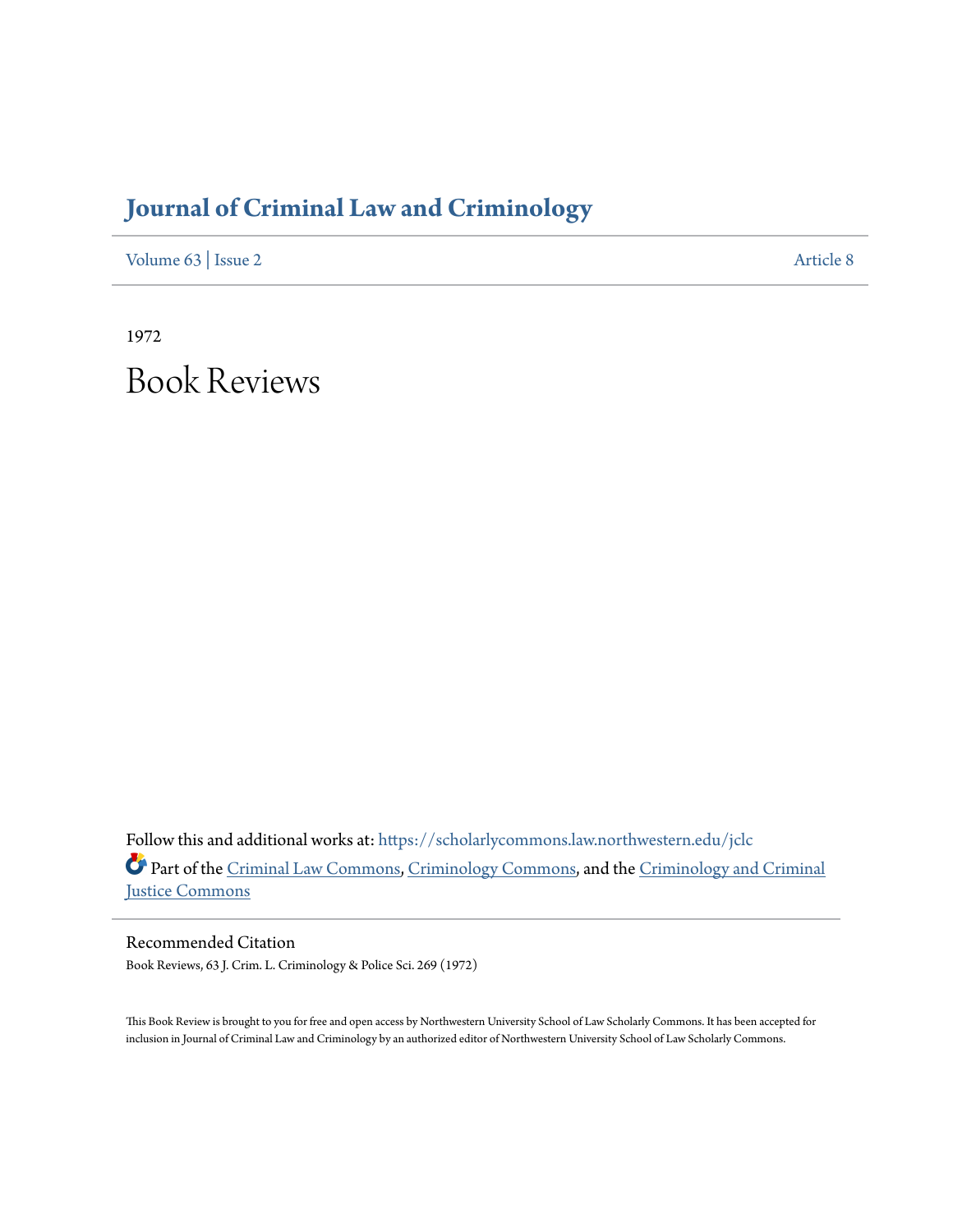**TmI JoumeAL Or** *CRmINAL* **LAw,** *CmNoLoGy* **AwD Poiac ScINCE Copyright 0 1972 by Northwestern University School of Law**

**Vol. 63, No. 2** *Printed in U.S.A.*

## **BOOK REVIEWS**

## Edited **by** Bernard Cohen

CRIME IN AMERICA: OBSERVATIONS ON ITS NATURE, **CAUSES,** PREVENTION **AND CONTROL.** By *Ramsey Clark,* Introduction by Tom Wicker. New York: Pocket Books, 1971 **Pp.** xiv, 326. Paperbound **\$1.50.**

If Jean Jacques Rousseau, Charles Reich, a chairman of a Democratic platform committee, B. F. Skinner, Billy Graham and Tom Wicker were to sit down and thrash out a book on this country's crime and criminal justice problems, that volume would probably look akin to Ramsey Clark's "Crime in America," Reverend Graham might file a dissent to parts of the analyses on causes of crime and to the demand for moral responsibility only from the police, prosecutor and economically comfortable segments of our society.

This book properly claims to be only observations about crime and its control. In addition to cold statistics that are well gathered and well used, Mr. Clark comments on many of our most pressing problems concerning crime in America. But in most instances the important issues are not discussed in sufficient detail while others barely receive acknowledgement. We do discover what is known and unknown about the extent of crime in our society. We do obtain a broad view of police activity and problems. We do acquire some facts about court processes and the overwhelming administrative disposition of criminal cases. We do learn the broad failure of the correction system. Moreover, we receive lengthy expositions on special problems such as drugs, gun control, organized crime, electronic eavesdropping, pretrial detention, control of demonstrations, confessions and the death penalty. However, Mr. Clark barely touches on either the potential or limitations of technology. Although the overwhelming majority of convicted offenders are in the community on probation and parole these key aspects of corrections barely receive acknowledgment. Surprisingly, also, the criminal defense function is virtually ignored.

The most lengthy analyses of particular problems relate to those directly faced by Mr. Clark when he was Attorney General of the United States. Accordingly, most of the author's orientation and examples about criminal justice point to the federal system. The states receive secondary mention, and city courts and jails rise to the surface on astoundingly infrequent occasions.

The author takes firm, liberal positions on significant-popular issues in law enforcement. He calls for the abolition of the death penalty and of electronic surveillance. He argues passionately for federal registration of all firearms and licensing of all who possess them. He urges the legalization of marijuana. He states that the "greatest harm we could suffer from organized crime would be to permit it to distract us from the major problems we face" in controlling crime.

As to crime and criminal justice, this book brings little new knowledge to the professional or to the ghetto resident. Indeed, besieged ghetto residents might snicker at Clark's contention that each faces violent crime victimization only once every twenty years. The middleclass suburbanite can probably learn much information new to him or her and can take comfort in the author's assertion that violent crime will come their way only once every 200 to 400 years. But even the suburbanite will exhibit frustration at the rather superficial treatment of the chapter on drugs. And every citizen, particularly those in the highest crime areas of the inner city, will find only despair in Clark's thought that the level of crime in our society can by reduced significantly only by massive social reform.

The author fails to analyze the basic dilemmas of criminal justice. For example, the plea for community corrections omits the community resentment of decentralized facilities in one's own neighborhood. His total declaration of faith in professional treatment programs stands in sharp contrast to the unmentioned tough, disciplined, self-demanding habilitation and counselling programs operated by ex-offenders for released prisoners. On personnel reform, the author does not face up to the problem that higher salaries, the implacability of civil service and the elevation of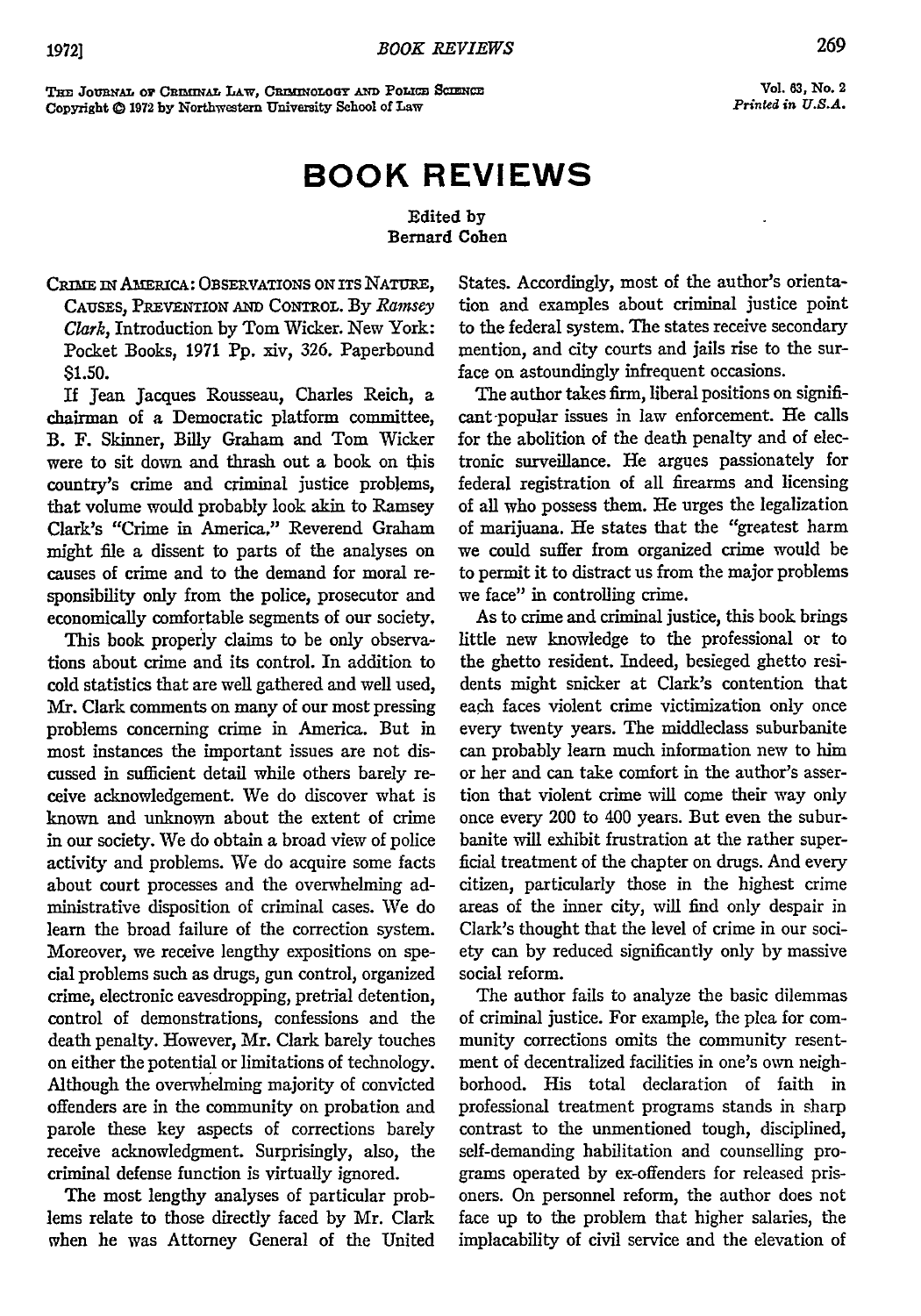New York City

education requirements cements the middle-class orientation of criminal justice and shuts the door on minority applicants. Clark also avoids the whole question of how mass volume in the courts negates the search for individual justice. And there is no answer to the cry of the law-abiding ghetto resident that lack of personal safety is a gross denial of individual liberty and severely damages efforts to improve schools and transportation and establish new businesses and housing.

To me, however, the guts of this book is not only crime and criminal justice. It is also Ramsey Clark's Sermon on the Mount. It is a moral outline for social reform in America and depends on four themes that pervade each section of the book: **1)** As rational human beings, we will all yield to the appeal of reason; 2) there is no conflict or contest between liberty and safety; 3) even the optimum criminal justice system can never reduce crime very much until social reform eliminates poverty; and 4) achievement of a just and povertyfree society is only a matter of will.

The "we must..." and "we should..." predominate. I guess it is not the function of a prophet to tell us how. Says Clark, after noting that these ''are not the simple days of Concord":

Our fragile cities, barely functioning, must effectively provide transportation, education, power, labor, telephone service, mass communications, garbage collection, sewage disposal, health services, police and fire protection, parks, recreation opportunity and environments free of pollution, noise, anxiety and violence.

## And that's just for openers. Further:

Science must also be brought to bear on human attitudes. Old instincts must be altered. Our reflex to violence can be conditioned out of the American character.... We must also contain our acquisitive instinct. Selfishness must be relegated to the past....

For all of Ramsey Clark's admirable passion, humanity and depth of concern, I am not sure he fully grasps the human dilemma, be it black, white or brown. The dynamics of social change and group activity easily discard the noble statement. The tugs and pulls within all of us have not yielded to the moral exhortations of civilization's centuries. I suppose if one is to design the "hows" of society's future, we must all learn to understand and love the totality of humanity, the faults and the virtues. Both leaders and followers need a battle plan.

Even though "Crime in America" provides neither that plan nor vivid reality, somehow we should all be refreshed and renewed by Ramsey Clark's idealism and hopes for the future.

HENRY S. RuTH, JR. Criminal Justice Coordinating Council.

CRIME, POWER, AND MORALITY: THE CRIMINAL-LAW PRocEss IN **THE** UNITED STATES. By *Stuart L. Hills.* Scranton, Penn.: Chandler Publishing Co., 1971. Pp. xi, 215. Paperbound, \$3.25.

Although lively, incisive commentary on the social ills of society is rather common in these tumultuous days, it still is relatively rare, especially when compared with the deluge of texts and readers, to encounter a book of this nature that proceeds from the standpoint of crime and the criminal-law process. Professor Hills has written just such a book.

*Crime, Power, and Morality* examines the social forces that shape the content and application of criminal law, with the resulting strains in American society. The book is divided into two parts: criminal-law process in America and crime problems and the criminal-law process in action as manifested in marijuana use, the Cosa Nostra and organized crime, and white-collar occupational crime. In the first part, the formulation and application of criminal laws, the impact of criminal sanctions and the public image of crime are treated. Throughout this section Professor Hills adopts the role of debunker as he looks beneath the official or public levels of social reality to consider, among other things, the moral entrepreneurs, the question of legislating private morality, the selective process of criminal justice, the relationship of stratification to criminal status, the conflict between due process and crime control, the negotiated plea of guilty, the symbiotic relations between law enforcers and law violators, and the process of stigmatization.

In the second part of the book, Professor Hills examines several controversial issues related to marjuana use, organized crime, and white-collar crime. With respect to marijuana use, he focuses on the credibility gap between official pronouncements and the experiences of users; the discriminatory law enforcement in this area; and the possibility that any attempt to suppress marijuana use completely could result in a larger black market, inflated prices, and increased centralization of sources of distribution. He also presents a his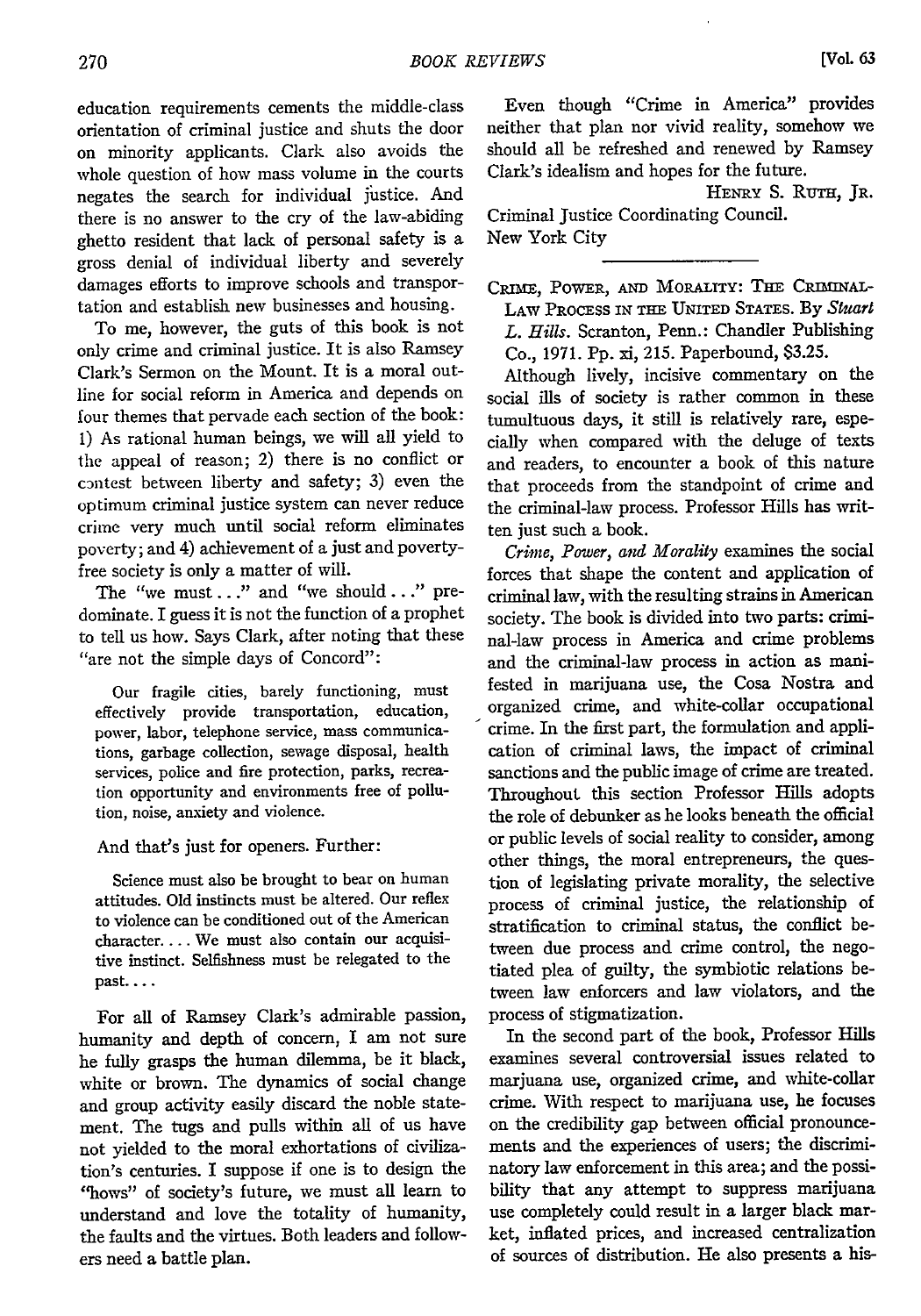tory of the use of this drug. There is a helpful discussion of changing attitudes and policies, including a look at the ramifications of the recent Drug Abuse Prevention Control Act. In the chapter dealing with the Cosa Nostra, Professor Hills considers its organizational structure, its stereotypes in the mass media, and its association with the desire of minority groups to achieve the American dream. Sections are devoted to the subject of corrupt politicians and to the failure of both the law and the society to view individual criminals as playing crucial roles within criminal organizations. The chapter on white-collar crime contains a history and description of its sundry forms, including vignettes of specific cases. This passage forms the backdrop for an examination of the costs and dangers for the nation, the immunity of white-collar criminals from law enforcement and administration of justice, and cultural resistance to criminal sanctions. The discussion of the political influence of these offenders suggests that it is time sociologists of power, especially power-elite theorists, and criminologists, begin taking more note of each other's work.

In the Epilogue would-be reformers are urged to organize if they wish to achieve success. Also stressed is the need for fundamental alterations in the structure and character of American life before major reforms become possible. Professor Hills comments: "We must come to recognize that many of our crime problems are largely of our own making--a product of our value priorities."

*Crime, Power, and Morality* is a book with a conscience. Though its tone is not angry, it is concerned. With a fluent, sometimes witty, style, it depicts for all who care to read the nature, the extent, and, above all, the cost of organized and white-collar crime in America. Middle-class Americans will be unable to avoid the observation that violence in their streets is often directly linked in some way with the operations of a local or national criminal syndicate. They will discover that society's villains are not just downtown in the ghetto and the slum, -but also next door as neighbors, boy scout leaders, and church deacons. Hopefully, middle-class Americans will experience a twinge of conscience too; for they cannot help realizing that they, as a group, share the culpability for the current state of lawlessness in their land. Nor will they be able to pass this book off as mere social scientific humbug. The points are too well documented for such facile rejection.

This book, which is perhaps unique in that it juxtaposes discussion of the criminal-law process with statements of marijuana use, organized crime, and white-collar crime, is appropriate both inside and outside the classroom. It is ideal as a supplementary reading in criminology courses where the instructor is trying to pump some life into their typically stodgy content. It is also suitable for courses in deviance and social problems. Not in the least, it is mandatory reading for all laymen (and it is written in a manner they can grasp) interested in the future of democracy and justice. And herein lies one of the university social scientists' most powerful tools for making themselves and their work relevant in a troubled world: writing a trenchant commentary or monograph on a prickly social issue. Books such as *Crime, Power, and Morality* sustain my belief that the pen is still at least as mighty as the sword.

ROBERT A. STEBBINS Memorial University of Newfoundland

ALCOHOLISM AND THE LAW. By *Frank P. Grad*, *Audrey L. Goldberg, and Barbara A. Shapiro.* Dobbs Ferry, New York: Oceana Publications, 1971. **Pp.** xiii, 311. \$15.00.

The two million arrests made annually for public drunkenness constitute over one third of all criminal arrests each year. This alone represents an enormous expenditure of time and money on the part of both the police and the courts. However, it is widely recognized that this massive effort to control public intoxication is at best only a qualified success. The present study, prepared for the National Institute of Mental Health by the Legislative Drafting Research Fund of Columbia University, views alcoholic behavior as a medicalsocial problem that should be dealt with by a state's public health or similar agency rather than through criminal prosecution. It suggests not only that criminal law is ineffective in deterring intoxication, but also that in keeping with the "Robinson Doctrine" it may soon be declared an unconstitutional method.

The doctrine that a person cannot be punished for a crime of status *(e.g.,* drug addict, alcoholic, sexual psychopath) was first enunciated **by** the Supreme Court in reviewing the 1962 case of *Robinson v. California*, wherem the defendant was convicted under a statute which made it illegal to be "addicted to narcotics." The Court found drug addiction to be an illness and held that to convict an addict for being addicted violates the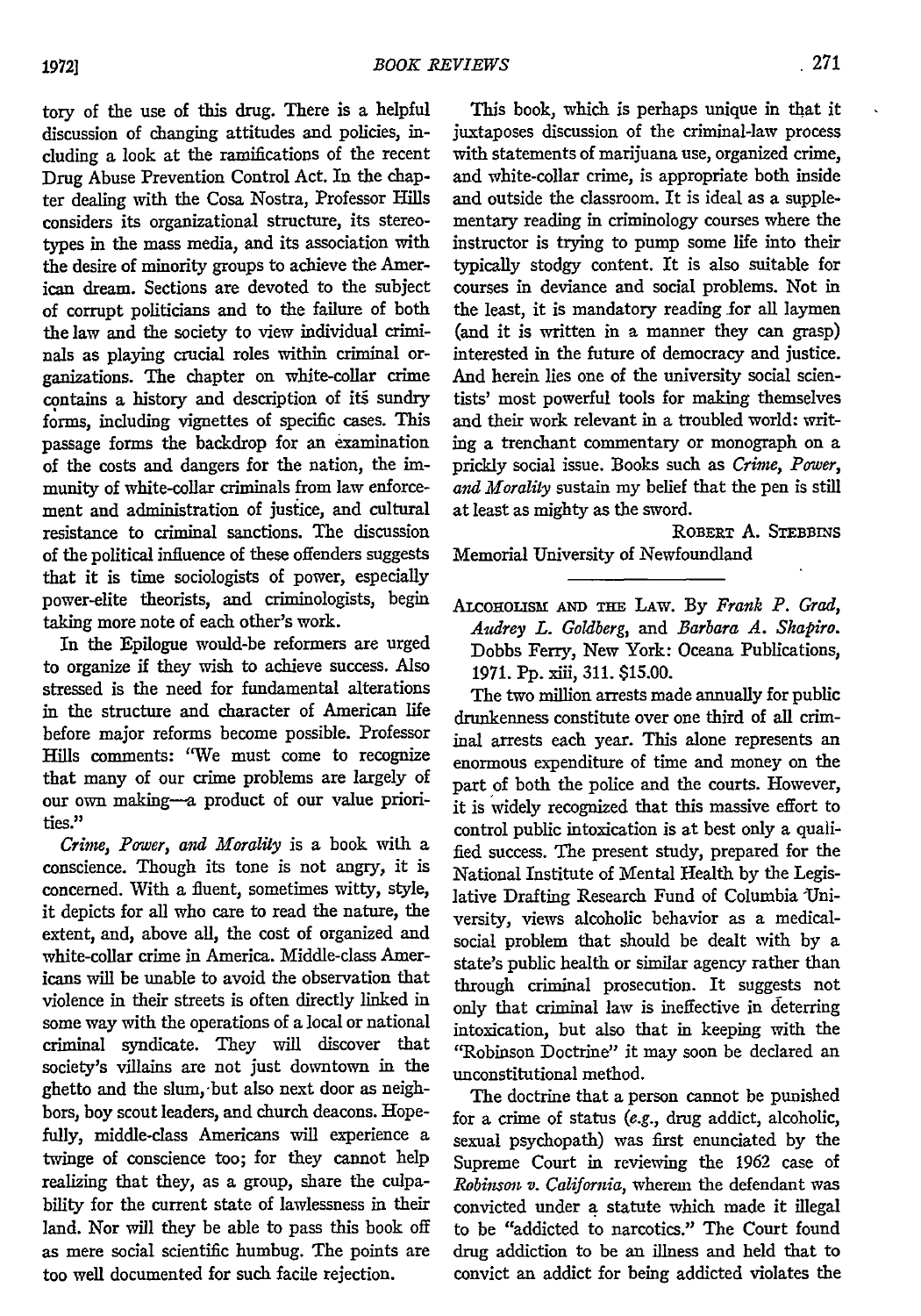eighth amendment provision against cruel and unusual punishment. The doctrine applied to *Robinson* was soon applied in *Driver v. Hinart,* wherein the Court found the defendant (who had been convicted of public intoxication over two hundred times) to be an alcoholic, found alcoholism to be a disease, and found the eighth amendment to protect him against prosecution because public intoxication is "symptomatic of the disease of alcoholism." This logic was soon applied by the District of Columbia Circuit in *Easter v. District of Columbia.* A number of states have since begun passing legislation designed to handle the problem of public intoxication by means of treatment rather than criminal prosecution. While in reviewing the 1968 case of *Powell v. Texas* the Supreme Court failed to follow its holding in *Robinson,* it is argued by the authors that courts will increasingly adhere to the doctrine of the latter case. Of course the movement toward treatment-oriented laws does not rely solely upon judicial disapproval of the traditional statutes, but also reflects humanitarian concerns.

The authors have surveyed and analyzed existing laws related to alcoholism and have attempted to evaluate their effectiveness. Arising out of this careful study is a model state Alcoholism and Intoxication Treatment Act which synthesizes their thinking. The suggested legislation would repeal virtually all laws against drunkenness and public intoxication except those concerning drunken driving. In their place it would establish a Department or Division of Alcoholism to supervise and coordinate both emergency and long range treatment and rehabilitation centers. The emphasis would be upon voluntary treatment and only a person so intoxicated as to be unable to make a rational decision about his need for care could be held without his consent at an emergency care unit. In such a case he could be detained until he regains capacity for rational judgment so long as that period does not exceed 48 hours. Only an alcoholic who is an immediate threat to the physical safety of others could be held against his consent longer than 48 hours, and in such case he could be detained no longer than five days without a court order to the contrary.

In these and its other provisions the model act represents the cutting edge of enlightened thinking and the volume is essential reading for anyone seriously interested in the subject.

Concluding the volume are nearly one hundred pages of appendices which present summaries of

existing laws in chart form and other reference materials of value to those working in the area. DAVID J. HANSON

State University of New York College at Potsdam

PRINCIPLES OF SENTENCING. By *D. A. Thomas*, London: Heinemann, 1970. Pp. **1,** 350. £4.20.

This is a unique and authoritative book. The author has been in the most advantageous position of digesting all relevant appellate decisions for *The Criminal Law Review* over a number of years. In the book's preface we are told that it "is based primarily on an analysis of every decision on an appeal against sentence between January 1962 and October 1969."

The task of distillation could have been truly daunting but, in fact, the strong features of the work are its clarity and accessibility. An enormous amount of data has been sifted and classified. The picture gained by reading the book straight through is clear and coherent. Alternatively, it is possible to peruse sections meaningfully in isolation, because recapitulation and cross-referencing keep before us the place of each item in the over-all arrangement. The quality of analysis and synthesis ensures the value of the work to all interested in the problems of sentencing, not only to English readers.

A book of this kind becomes possible only by having dearly-defined terms of reference. Those are its limits and its limitations. Thus Mr. Thomas is concerned exclusively with the relatively slender number of criminal cases coming before the appellate courts by way of appeal against sentence. Of the day-to-day functioning of the sentencing process in the many trial courts themselves one is given no direct knowledge. But as the author points out, policy is enunciated in the appellate courts and followed in those below. The focus is in this way apposite.

The presentation is stark. Mr. Thomas has adhered rigidly to his terms in resisting temptation to offer much critical comment or explorations of the aims of punishment. The back is taken off a watch and a most complicated mechanism clearly exposed, but the expert offers little by way of personal observations or critique--just pure description of function. The personalities of the policymakers seldom intrude. We read repeatedly of "the Court" deciding so-and-so. The identities of the minds who have done so much to delineate the doctrines are almost entirely concealed.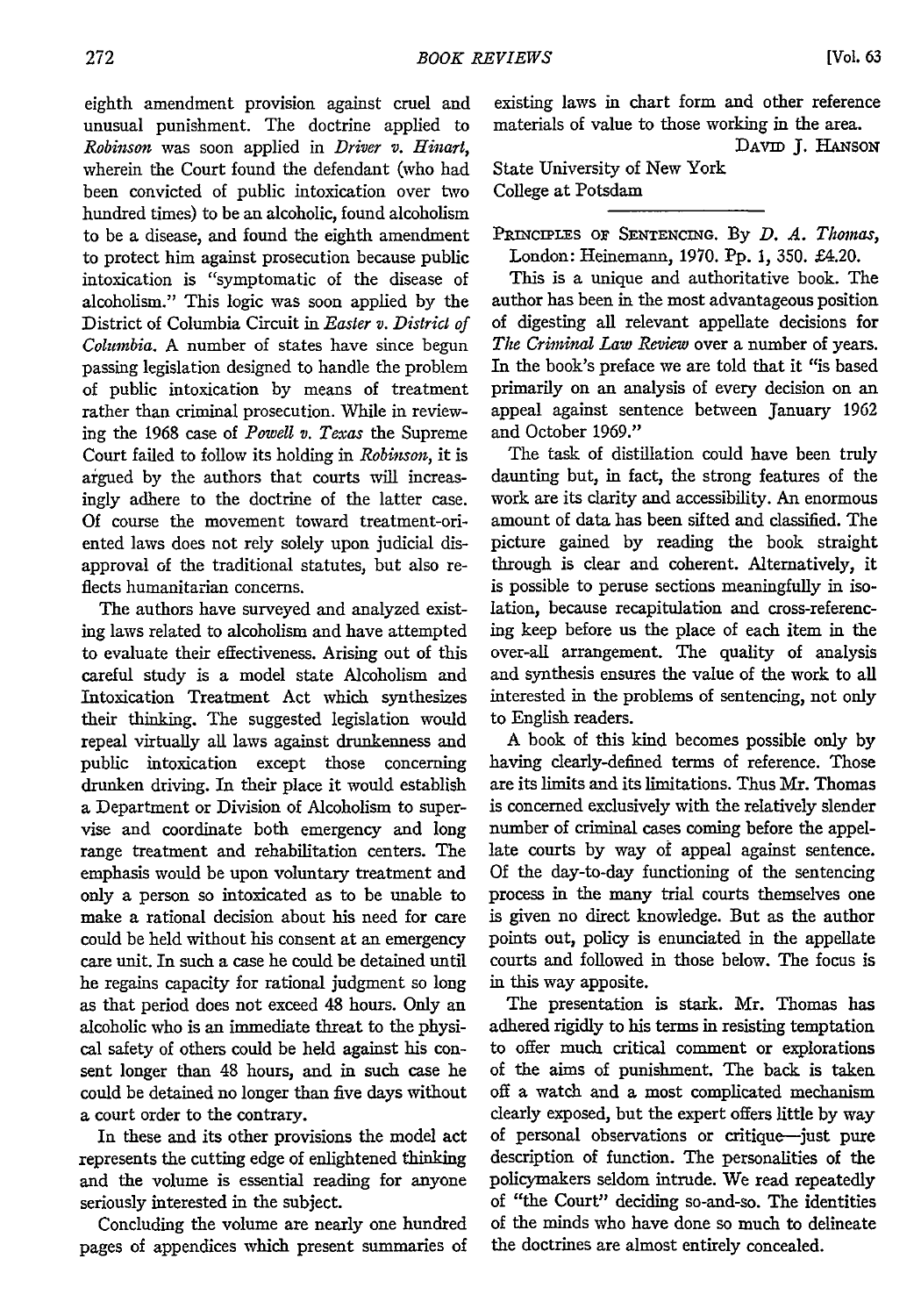And then, as Mr. Thomas tells us, "The main concern of the book is with current policy, and the earlier policies are discussed only in so far as an understanding of them is necessary to appreciate the present situation." Fair enough. One sees the works of the watch but learns little of their evolution. It is only comparatively recently in England that a new consciousness of the principles of sentencing, as such, has begun to develop among judges and magistrates. The path of development is itself of much interest, but it is hardly charted in the present work and still less is there any indulging in futuristics. How far are elements now thought essential to every well-produced speech in mitigation of sentence the same as those which would have been advanced even ten years ago? In what directions are sentences moving and why? For instance, Mr. Thomas explains with his usual clarity the considerations now governing sentencing for causing death by dangerous driving. Yet one of the most interesting (unmentioned) features about the punishment for this crime is, that when it was created by statute in 1956, the courts sent almost 50 percent of offenders to immediate imprisonment, whereas in 1970 only 10 percent were so dealt with. Why? Other sentences, for example, for sexual offenses, where the courts reflect changing public morality could be examined similarly, but that would be to write a different book and is beyond the predetermined scope of the present one. There is little social comment.

As Mr. Thomas sees the principles of sentencing, two basic decisions are taken by the courts. The "primary decision" determines whether the sentence will be of the "tariff" kind or of the "individualized" kind. The "secondary decision" concerns where upon the scale of the tariff the sentence should be placed (if that principle is to operate) or (if individualization is paramount) then the secondary decision is as to what mode to adopt. After dealing with this process in general terms, the book examines the tariff and considers its operation in terms of particular groups of offenses. Next, individualization is displayed to show the range of treatments available and the categories of offenders (the young, the mentally disordered and so on) most frequently accepted by the courts as amenable to those alternatives.

Two big questions emerge. As one sees the multitude of individual instances so skillfully reduced to order, one wonders what alternative alignments might have been possible as "principles." Are the principles deduced sometimes more a reflection of the author's powers of rationalization than of the overt reasoning of the courts? And now that the principles have been stated so comprehensively and persuasively in this excellent book, what effect will they have on the sentencing policy of the courts in the future? One waits for the next edition to see. This book will be widely read.

JOHN C. FREEMAN

Faculty of Laws King's College, London.

ACcIDENTS **AND** HoMIcIDE: VITAL **AND** HEALTH STATISTICS MONOGRAPHS AMERICAN PUBLIC **HEALTH** ASSOCIATION. **By** *Albert P. Iskrant* and *Paid V. Joliet.* Cambridge, Massachusetts: Harvard University Press, 1968. Pp. xvi, 202. \$5.00. In this publication put out **by** The National Center for Health Statistics, the authors have identified and carefully analyzed various factors involved in the incidence of accidental injury and death, as well as homicide in the United States. Although much of the data is now out of date, most, if not all, of the information in this volume could easily be used as a base for comparison with the 1970 and later statistics.

This monograph contains a wealth of knowledge on such matters as motorvehicle accidents, misuse of firearms, poisoning, injuries to children and the aged, injuries suffered at work, home, school and play, aircraft accidents and drowning and falling accidents. Included in it are chapter discussions of the following topics: epidemiology, host factors, agent or type of accident, environmental factors, nature of inquiry and homicide. Throughout the reader is kept informed of the problems arising from accidental injuries in the United States, the toll they take in terms of death, hospitalization, and impairment.

The authors point out at the start that certain characteristics of people and their mode of living are in large part responsible for accidental deaths and injuries. They cite differences in types of accidents that occur to men and women, and to persons of different ages. Although factors in the host do not in themselves determine the type or frequency of accidents, they do nevertheless contribute to the probability of occurrence. Other factors with less obvious bearing on the frequency and kind of injury include marital status, race, geographic location, income, education, family size, housing and occupation. Even less clear are the effects of such social factors as social status, custom, influence of peer groups, role changes,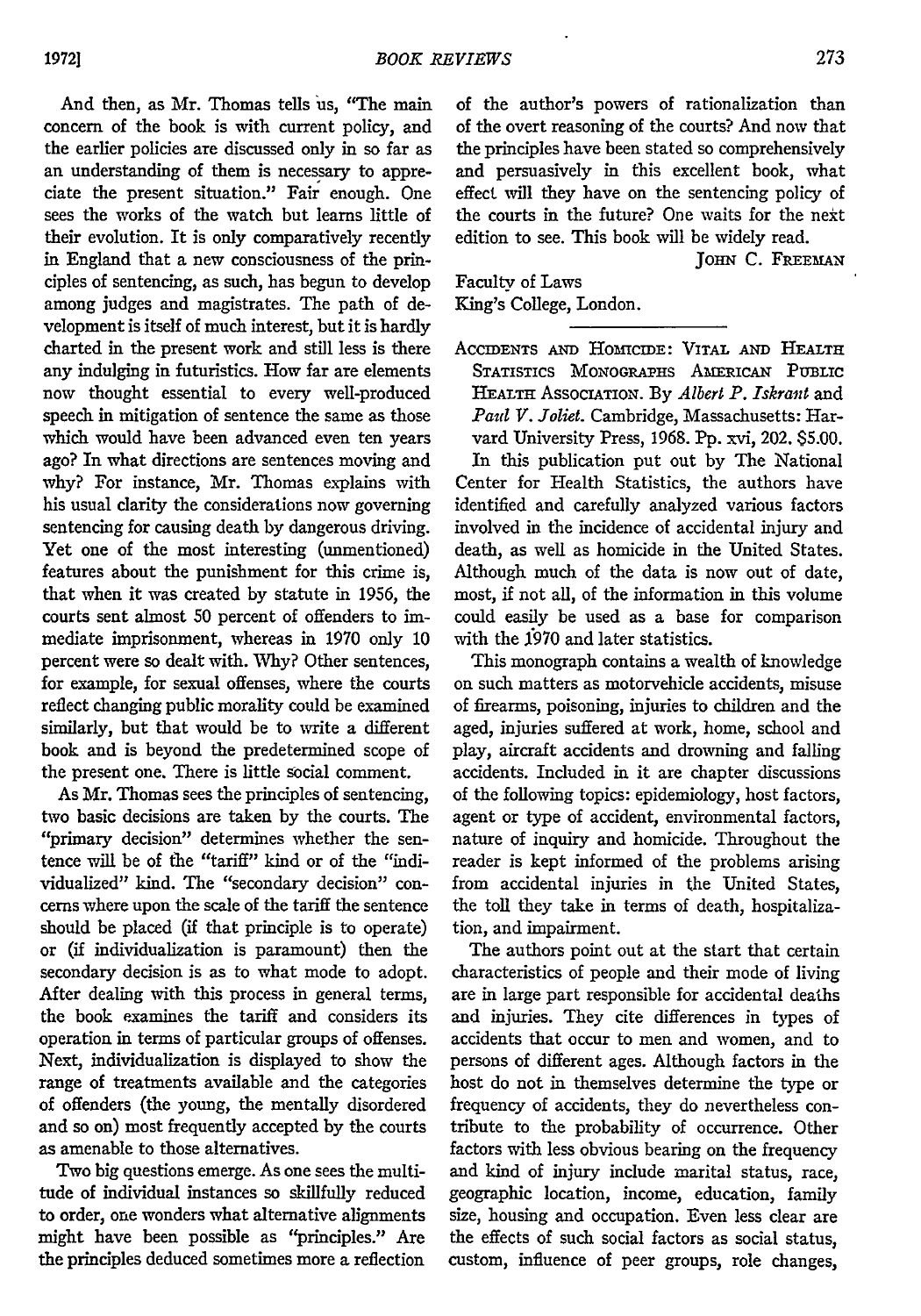major life disruptions and other socio-psychological factors.

Among more significant statistics and findings are these:

- (1) More than 2,000,000 injuries from nonmoving automobiles and about 7,200 pedestrian deaths occur annually from motor vehicles in traffic; in 1965 motor vehicle accidents took the lives of more than 48,000 persons.
- (2) There are at least 2,300 deaths and more than 100,000 injuries from firearm accidents in the United States each year.
- (3) The highest injury rates are among children whose parents are college graduates.
- (4) In the United States, about 1,700 deaths occur each year from poisoning by solid or liquid substances. A large number of these deaths (about 450) are among preschool children. Aspirin is involved in 20 percent of all these accidents. Where the type of pill is known, "baby" aspirin figures in about 80 percent of these poisoning cases.
- (5) The victim of homicide is often a close relative of the killer.

In summing up, the authors observe that the multiplicity of factors affecting causation need not discourage health departments and other agencies from attempting to carry out programs of prevention. They cite a number of publications and service agencies related to accident prevention in the United States which emphasize the fact that an effective program of control involves not only prevention of the accident, but prevention of injuries in case of accident.

All in all, this monograph does contain a body of tables and references that can be of significant use to those interested in the comparative study of accidents and homicide in the United States. Its weakness lies in the fact that the authors have not bothered to cross-tabulate the data or provide adequate explanations for the differing accident rates in persons of different age, sex, race and occupation.

HOUSHANG POORKAJ

California State College

This is an important book because it tells about

one of the few programs that has demonstrated success at rehabilitating young misdemeanants, the Royal Oak Municipal Court Volunteer Probation Program.

It is an interesting book because the author allows you to relive the program as it developed through the eyes of Keith J. Leenhouts, the man who made it happen.

When Judge Leenhouts first took office in 1959, his court was typical of lower courts all over the United States-no bailiff, no probation officer, and no money except for his salary and minimum court expenses. The young misdemeanants appearing before him were typical too-angry, frustrated, hurt, neglected, humiliated. As the judge, he had three methods of dealing with these youngsters-dismiss, fine, or jail-and these decisions had to be made quickly and with very little information. He saw only one answer, to turn to the citizens of Royal Oak and ask for volunteers to work with these young misdemeanants who were put on probation. The rest of the book tells how this was accomplished in Royal Oak, Michigan, and eventually, may be accomplished in many other communities around the United States.

Most critical to the success of the program was the kind of volunteer sought, an "inspirational personality." The first qualification of a volunteer sponsor is "the ability to listen," Leenhouts emphasizes. Being a good listener shows interest and concern for the youngster and establishes that he is important enough to be listened to. Leenhouts quickly discovered that there were plenty of qualified people wanting to help. Also, the untrained citizen often stood a better chance of becoming an "inspirational personality" in the life of a young offender than a professional probation officer. The professional usually has too many cases and cannot spend enough time with each probationer. The volunteer can give the necessary time to one youngster and be available in emergencies. Judge Leenhouts felt many offenders had a built-in hostility to authority, which is often personified by the professional probation officer. Whatever the professional does on the youngster's behalf is done because it is his job, he is getting paid for it, and not because he cares. Once they realized that the volunteers were not getting paid, it meant that some important person, successful in life, cared enough about them to listen, and this was seen as critical in changing their attitude.

FIRST OFFENDER: A **VOLUNTEER** PROGRAM **FOR** YOUTH IN TROUBLE WITH THE LAW. By *Joe Alex Morris.* New York: Funk & Wagnalls, 1970. Pp. x, 214. \$2.95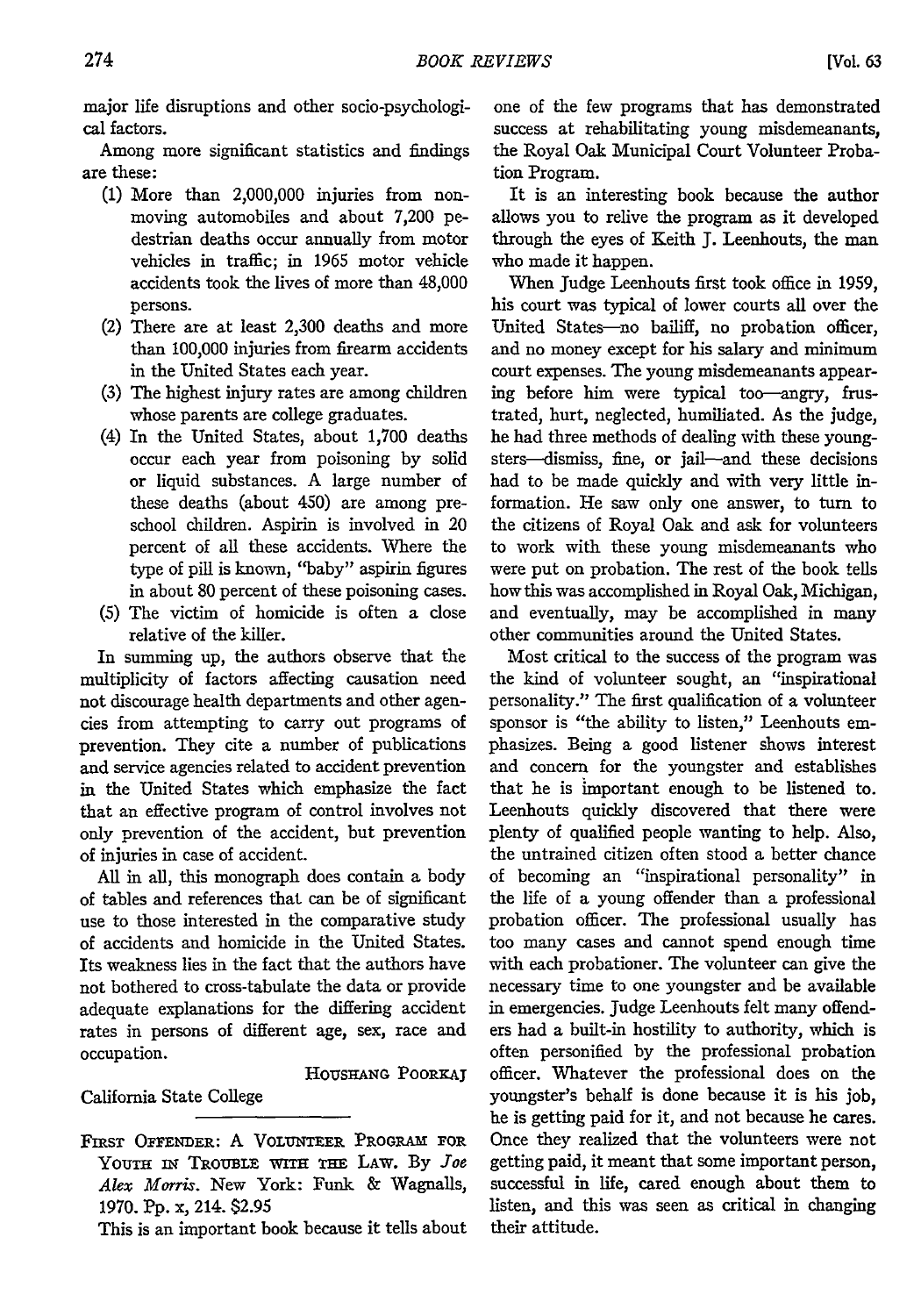While the use of volunteers was critical to the development of the Royal Oak program, it was far from the total story. In discussing the development of the program, Judge Leenhouts has emphasized, 'In Royal Oak our greatest struggle has been to develop professional services to go with the work of our volunteer sponsors. This is essential. We have spent ten times as much effort in building up our professional services-part-time paid counselors as well as volunteer professional assistance **by** psychiatrists, psychologists, and bthers--as we spent on recruiting and orienting volunteer sponsors."

The author describes Judge Leenhouts as the kind of man "who is likely to apply to his work any constructive idea that comes along." Thus, they developed a program for young alcoholics, based on the work of Alcoholics Anonymous, a Driver Violators School, Marriage Counseling, Vocational Rehabilitation, Group Therapy, a Charm School and a Work Detail Program which affords certain misdemeanants an opportunity to clear their record.

By late 1969, the Royal Oak, Program had around 500 misdemeanants on some form of probation. About 140 to 150 misdemeanant probationers were assigned to volunteers on a one-to-one basis. In return for \$17,000'of taxpayer money, the author estimates that Royal Oak received **\$300,000** worth of services a year.

The research data is quite extensive and impressive. The Royal Oak Program was compared with the probationary services of a reasonably similar court in a city where only traditional services were available. Although the Royal Oak group had a higher rate of offenses before the test program, during the eighteen month probation period studied, only 22.8 percent were convicted of a second offense anywhere, but 46.2 percent of the Control Court group were found quilty of one or more offenses. Of those treated solely by volunteer sponsors (43.5 percent of the sample) only 7.5 percent were marked as "failures." Other more extensive tests of recidivism and results of comparative psychological testing are also included.

Although convinced that punishment is an important part of rehabilitation, Judge Leenhouts realized that the power of the lower court is limited in respect to punishment, "and a fine or jail sentence is only a tool, not an answer to the problem of how to correct a criminal tendency." Thus, he

believed that in most cases, society and the misdemeanant were best served by a combination of punishment and rehabilitative methods. He also believed in using force at the beginning of all rehabilitative services, thinking that "the negative motivation of being sent to jail for failure to attend any meetings designed for rehabilitation will eventually be replaced by a desire to attend because meetings are helpful."

Whether or not you agree with the judge's philosophy on punishment and rehabilitation, he comes across in this book as a sincere and dedicated man, someone who can be trusted and followed. He is an "inspirational personality" that has affected not only the attitudes of young misdemeanants, but the attitude of an entire community and perhaps someday, a nation.

ROGER **BARON**

School of Law University of California Davis, California

BECOMiNG **DELINQuENT: YOUNG OFFENDERs AND** THE CORRECTIONAL SYSTEM. Edited by Peter G. *Garabedian and Don C. Gibbons.* Chicago: Aldine, 1970. **Pp.** vii, 304. Clothbound, \$9.95; paperbound, \$4.95.

*Beconing Delinquent* is specifically about "young offenders and the correctional system," that is, the social control aspects of youthful deviant behavior. Thus, its scope is limited and specific. The readings in this anthology follow the wayward youths on their journey through the entire formal delinquent processing system, from their values and behavior, through police encounters, to the courts, on through the "end of the line"-the state training schools. The introduction claims that the volume looks at the reality of the delinquent process through the eyes of their various participants, the public, the agents of social control, and the youths themselves. However, exccpt for Werthman's piece, "The Functions of Social Definitions in the Development of Delinquent Careers," the young people going through the system actually get short shrift by the selections, except as reified objects of scrutiny. In the spectrum ranging from a radical labelling view-that efforts to deal with the behavior of youth some adults consider problematic tend to increase commitment to, and produce an escalation of, that behavior-to the traditional rehabilitative-correctional perspective-that social control of deviant